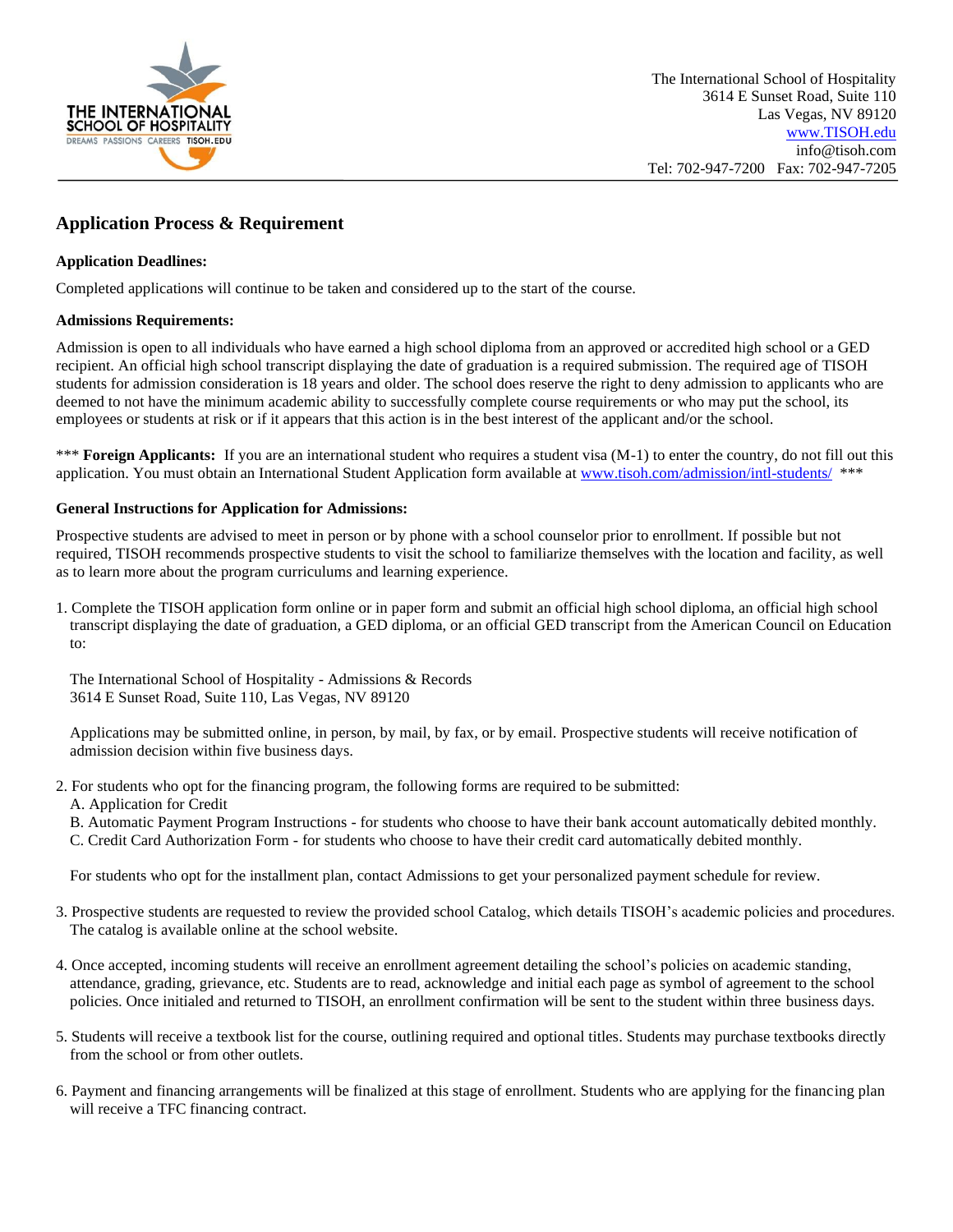

# **Application Form Fall 2021 through Summer 2022**

## **Please let us know how you heard of TISOH:**

This form can also be completed online at: [www.tisoh.edu](https://tisoh.formstack.com/forms/tisoh_application_form__copy__copy_copy)

| <b>Personal Information</b>                                         |                                                         |                                       |                                |  |  |  |
|---------------------------------------------------------------------|---------------------------------------------------------|---------------------------------------|--------------------------------|--|--|--|
| <b>Family Name</b>                                                  | <b>First Name</b>                                       |                                       | <b>Middle Initial</b>          |  |  |  |
| <b>Date of Birth</b>                                                | <b>Social Security #</b>                                |                                       | <b>Sex</b>                     |  |  |  |
| (MM/DD/YYYY)                                                        |                                                         |                                       |                                |  |  |  |
| <b>Mailing Address</b>                                              |                                                         |                                       |                                |  |  |  |
| <b>Telephone Number:</b>                                            | <b>Email Address</b>                                    |                                       |                                |  |  |  |
| Hospitality Professional (within the past 6 months)                 | M Life Insider (Must provide MGM employee verification) |                                       |                                |  |  |  |
| Yes / No                                                            | Yes / No                                                |                                       |                                |  |  |  |
| Citizenship                                                         | Ethnic Origin (voluntary)                               |                                       |                                |  |  |  |
| U.S<br>$\Box$ Resident Alien                                        | White                                                   | Hispanic<br>Asian or Pacific Islander |                                |  |  |  |
| Other                                                               | $\Box$ Black                                            | Indian or Alaskan                     |                                |  |  |  |
| <b>Emergency Contact Information</b>                                |                                                         |                                       |                                |  |  |  |
| <b>Emergency Contact Name</b>                                       | <b>Telephone Number</b>                                 |                                       | Relationship                   |  |  |  |
| <b>Address</b>                                                      |                                                         |                                       |                                |  |  |  |
| Educational Background - A high school diploma or a GED is required |                                                         |                                       |                                |  |  |  |
| <b>High School</b>                                                  |                                                         |                                       | <b>Date of Graduation</b>      |  |  |  |
| <b>Address</b>                                                      |                                                         |                                       |                                |  |  |  |
| If you did not graduate from high school, did you obtain a GED?     |                                                         | $\exists$ No<br>Yes                   |                                |  |  |  |
| <b>University/College</b>                                           |                                                         |                                       | <b>Date of Graduation</b>      |  |  |  |
| <b>Address</b>                                                      |                                                         |                                       | <b>Degree/Diploma Received</b> |  |  |  |
| <b>Professional Background</b>                                      |                                                         |                                       |                                |  |  |  |
| 1) Company Name                                                     |                                                         |                                       | <b>Dates Employed</b>          |  |  |  |
|                                                                     |                                                         |                                       | From:                          |  |  |  |
| Position                                                            |                                                         |                                       | To:                            |  |  |  |
| 2) Company Name                                                     |                                                         |                                       | <b>Dates Employed</b>          |  |  |  |
|                                                                     |                                                         |                                       | From:                          |  |  |  |
| <b>Position</b>                                                     |                                                         |                                       | To:                            |  |  |  |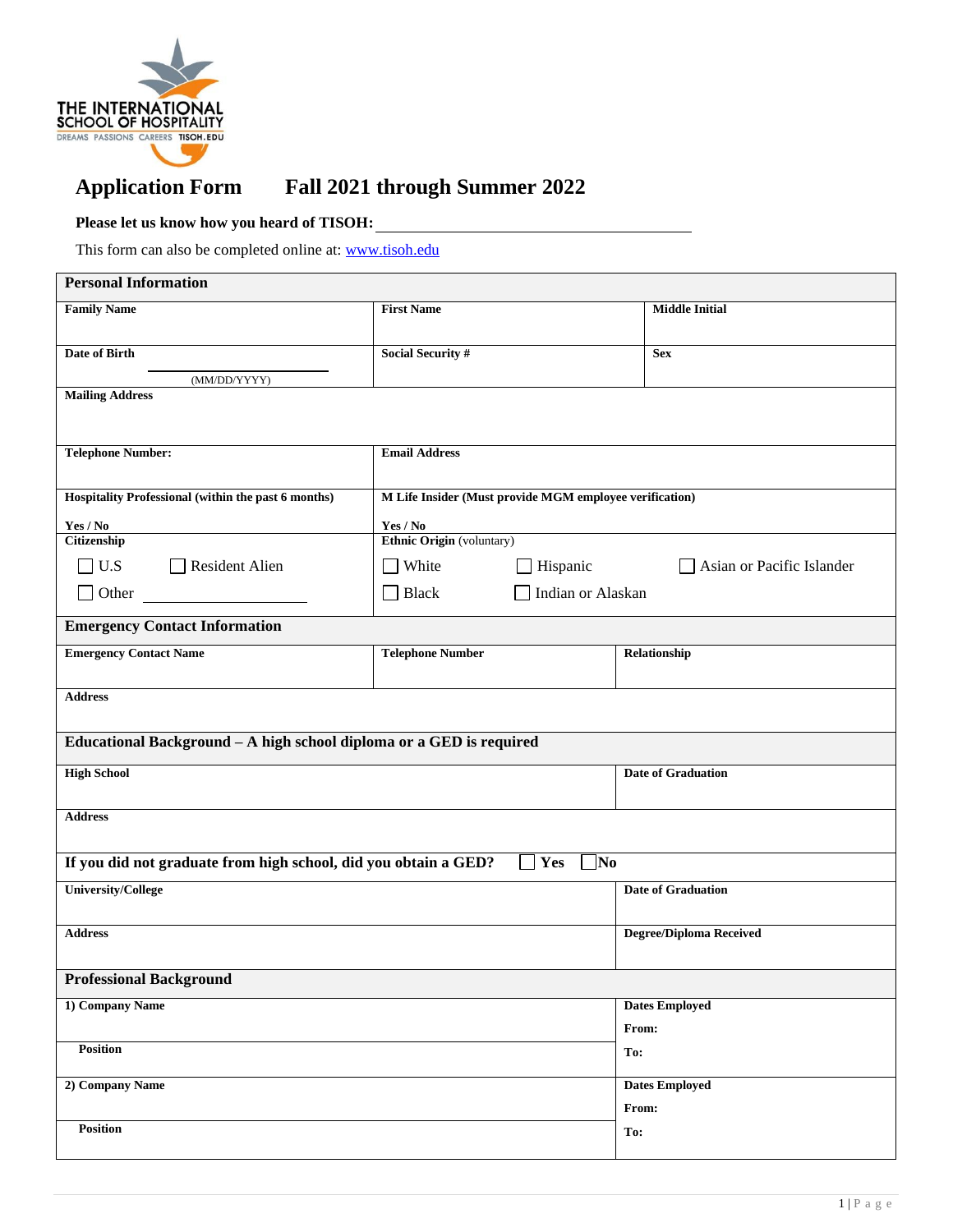| ^ \$30 application fee and \$90 technology fee required in addition to classroom program tuition.         |
|-----------------------------------------------------------------------------------------------------------|
| <b>Department of Catering</b>                                                                             |
| Tuition: US \$1,650^<br>Art of Food & Beverage Certificate                                                |
| Spring 2022 Summer 2022<br>$\Box$ Fall 2021<br>$\Box$ 12 Weeks – 6pm to 9:45pm Mon                        |
| Tuition: US \$1,650^<br>Meeting & Event Catering Certificate                                              |
| $\Box$ 12 Weeks – 6pm to 7:50pm Tues & Thurs<br>Spring 2022 Summer 2022<br>$\Box$ Fall 2021               |
| $\Box$ Online                                                                                             |
| <b>Department of Conferences &amp; Events</b><br>Tuition: US \$3,300^                                     |
| <b>Conference Management &amp; Event Planning Certificate</b><br>12 Weeks - 6pm to 9:45pm on Mon & Wed    |
| $\Box$ Fall 2021<br>$\Box$ Spring 2022 $\Box$ Summer 2022<br>5 Weeks - 9am to 12pm on Mon through Fri     |
| $\Box$ Online                                                                                             |
| <b>Hospitality Externship*</b><br>Tuition: US \$550^                                                      |
| $\Box$ Spring 2022 $\Box$ Summer 2022<br>$\Box$ Fall 2021                                                 |
| <b>Event Design &amp; Production Certificate</b><br>Tuition: US \$1,650^                                  |
| $\Box$ 12 Weeks – 6pm to 7:50pm Tues & Thurs<br>$\Box$ Fall 2021<br>$\Box$ Spring 2022 $\Box$ Summer 2022 |
| $\Box$ Online                                                                                             |
| Tuition: US \$1,650^<br><b>Exhibition and Tradeshow Management Certificate</b>                            |
| $\Box$ 12 Weeks – 6pm to 9:45pm Wed<br>$\Box$ Fall 2021<br>$\Box$ Spring 2022 $\Box$ Summer 2022          |
| $\Box$ Online<br><b>Department of Hotel Management</b>                                                    |
| <b>Art of Concierge Certificate</b><br>Tuition: US \$1,650^                                               |
| $\Box$ 12 Weeks – 6pm to 7:50pm Tues & Thurs<br>Spring 2022 Summer 2022<br>$\Box$ Fall 2021               |
| $\Box$ Online                                                                                             |
| Tuition: US \$550^<br><b>Hospitality Externship*</b>                                                      |
| $\Box$ Spring 2022 $\Box$ Summer 2022<br>$\Box$ Fall 2021                                                 |
| <b>Hospitality Human Resources Certificate</b><br>Tuition: US \$2,250^                                    |
| $\Box$ 12 Weeks - 6pm to 9:45pm on Mon & Wed<br>$\Box$ Fall 2021<br>$\Box$ Spring 2022 $\Box$ Summer 2022 |
| $\Box$ Online                                                                                             |
| <b>Hospitality Leadership &amp; Management Certificate</b><br>Tuition: US \$2,250^                        |
| 12 Weeks - 6pm to 9:45pm on Mon & Wed<br>Spring 2022 Summer 2022<br>$\Box$ Fall 2021                      |
| $\Box$ Online                                                                                             |
| Tuition: US \$1,650^<br><b>Hospitality Marketing &amp; Sales Certificate</b>                              |
| $\Box$ 12 Weeks – 6pm to 7:50pm on Tues & Thurs<br>Spring 2022 Summer 2022<br>$\Box$ Fall 2021            |
| $\Box$ Online                                                                                             |
| Hospitality Revenue Management & Analytics Certificate<br>Tuition: US \$1,650^                            |
| $\Box$ 12 Weeks – 6pm to 9:45pm Tues<br>Spring 2022 Summer 2022<br>$\Box$ Fall 2021<br>$\Box$ Online      |
| <b>Hotel Operations Certificate</b><br>Tuition: US \$3,300^                                               |
| 12 Weeks - 6pm to 9:45pm on Mon & Wed                                                                     |
| $\Box$ Fall 2021<br>$\Box$ Spring 2022 $\Box$ Summer 2022<br>$\Box$ Online                                |
| Tuition: US \$550^<br><b>Hospitality Externship*</b>                                                      |
| Spring 2022 Summer 2022<br>$\Box$ Fall 2021                                                               |
| <b>Professional Presence in Hospitality Certificate</b><br>Tuition: US \$1,650^                           |
| $\Box$ 12 Weeks - 6pm to 7:50pm on Tues & Thurs                                                           |
| $\Box$ Fall 2021<br>Spring 2022 Summer 2022<br>$\Box$ Online                                              |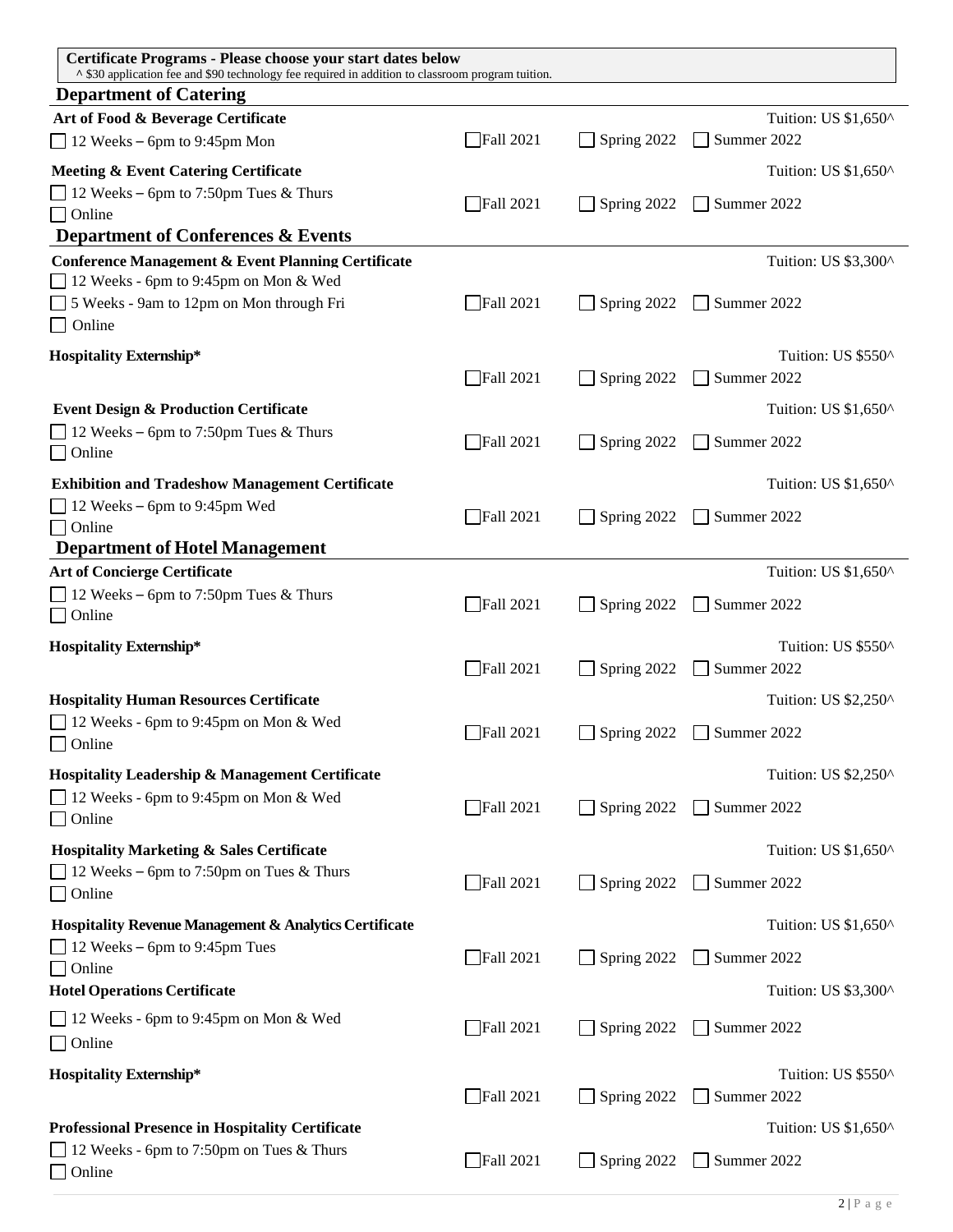| <b>Department of Weddings</b>                                                                                                                                                                                                                                                                                                                                                                                                                                                                                                                                                                                                                          |                                                                                                                                                                                                                  |             |                                                                                                   |
|--------------------------------------------------------------------------------------------------------------------------------------------------------------------------------------------------------------------------------------------------------------------------------------------------------------------------------------------------------------------------------------------------------------------------------------------------------------------------------------------------------------------------------------------------------------------------------------------------------------------------------------------------------|------------------------------------------------------------------------------------------------------------------------------------------------------------------------------------------------------------------|-------------|---------------------------------------------------------------------------------------------------|
| <b>Wedding Coordination &amp; Design Certificate</b>                                                                                                                                                                                                                                                                                                                                                                                                                                                                                                                                                                                                   |                                                                                                                                                                                                                  |             | Tuition: US \$3,330^                                                                              |
| 12 Weeks - 6pm to 9:45pm on Mon & Wed<br>$\Box$ Online                                                                                                                                                                                                                                                                                                                                                                                                                                                                                                                                                                                                 | $\Box$ Fall 2021                                                                                                                                                                                                 | Spring 2022 | $\Box$ Summer 2022                                                                                |
| <b>Hospitality Externship*</b>                                                                                                                                                                                                                                                                                                                                                                                                                                                                                                                                                                                                                         | $\Box$ Fall 2021                                                                                                                                                                                                 | Spring 2022 | Tuition: US \$550^<br>Summer 2022                                                                 |
| Diploma Programs - Please choose your start dates below<br>↑ \$30 application fee and \$90 technology fee required in addition to classroom program tuition.<br>NOTE:<br>Executive Diploma/Diploma applicants enroll for the program by indicating the semester they wish to begin their studies. Upon enrollment, a counselor will be in touch<br>to create a customized schedule. All courses are available in class as well as online. Students may mix and match to fit their needs. Normal length for completion is 3<br>semesters for the Diploma in Hospitality Operations and 2 semesters for the Executive Diploma in Hospitality Operations. |                                                                                                                                                                                                                  |             |                                                                                                   |
| <b>Diploma in Hospitality Operations</b><br><b>Hospitality Today</b><br><b>Hospitality Supervision</b><br>Hospitality Marketing & Sales<br><b>Professional Presence</b><br>Hospitality Externship<br>Please select one area of interest<br>Hotel Operations / Art of Concierge<br>Wedding Coordination & Design / Event Design & Production<br>Wedding Coordination & Design / Meeting & Event Catering                                                                                                                                                                                                                                                | Conference Management & Event Planning / Event Design & Production<br>Conference Management & Event Planning / Meeting & Event Catering<br>Conference Management & Event Planning / Exhibition & Tradeshow Mgmt. |             | <b>Tuition: US \$8,250^</b><br>Classroom**<br>Online**<br>Fall 2021<br>Spring 2022<br>Summer 2022 |
| <b>Executive Diploma in Hospitality Operations</b><br><b>Hospitality Human Resources</b><br>Hospitality Leadership & Management<br>÷,<br>Hospitality Marketing & Sales<br>Hospitality Revenue Management & Analytics<br>Hospitality Colloquia                                                                                                                                                                                                                                                                                                                                                                                                          |                                                                                                                                                                                                                  |             | Tuition: US \$7,875^<br>Classroom**<br>Online**<br>Fall 2021<br>Spring 2022<br>Summer 2022        |

\*Students in these Certificate programs: Conference Management & Event Planning (CMEP), Hotel Operations (HOC) or Wedding Coordination & Design (WCD), may enroll. Graduates (TISOH alumni) of these Certificate programs or any TISOH Diploma, may also enroll. The Hospitality Externship is automatically included in the Diploma in Hospitality Operations program.

\*\*Students may mix and match between classroom and online courses to meet their specific needs. Click the mode of instruction that will be predominant.